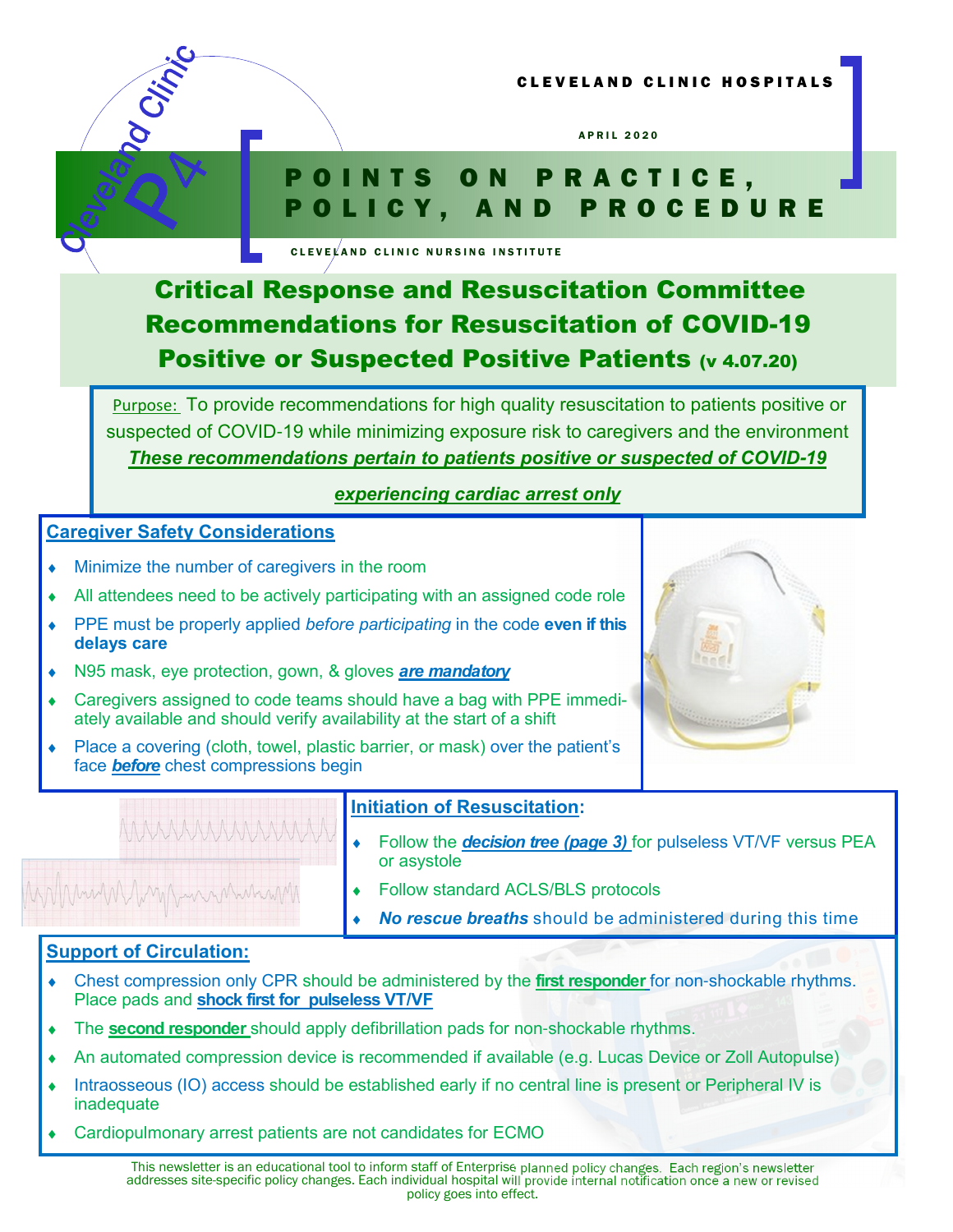#### Recommendations: Resuscitation of COVID-19 Positive or Suspected Positive Patients

#### Support of Breathing:

**BMV should not be administered** 



- Consider placement of a supraglottic airway (LMA) if BMV unavoidable
	- $\rightarrow$  Place an HEMF or HEPA *filter between* the LMA and the bag
	- $\rightarrow$  Place a covering over the face and LMA before ventilating

#### Airway Management Considerations During a Code (Advanced Practitioners):

- ◆ Securing the airway is a high priority. Intubate as soon as possible.
- The most experienced provider will manage the airway
- Chest compressions must stop while intubating
- Rapid sequence intubation techniques are recommended
- ♦ A video laryngoscope is the first-line intubating device
- Fiberoptic bronchoscopy is highly discouraged due to aerosolization risk. If absolutely unavoidable, disposable video bronchoscopes should be used
- ♦ If difficulty is encountered: Temporize with an LMA until the code is over and give early consideration to a surgical airway
- $\triangle$  After the endotracheal tube is inserted: Give the *first breath after* HEMF or HEPA filter is in place between the tube and the bag or ventilator

#### Avoid disconnecting the breathing circuit:

- $\sqrt{ }$  Turn ventilator to standby before disconnections
- $\sqrt{2}$  Consider clamping tube before disconnection if no HMEF is directly attached
- $\sqrt{2}$  Consider using the capnograph on the defibrillator instead of a color changing device to avoid additional disconnects

#### Ventilator Settings during chest compressions:

- $\bullet$  Set FiO2 to 100%
- ◆ Set mode to volume control
- Set tidal Volume 500 ml
- Set rate to 10 b/min
- Set PEEP to 0 (zero)

#### Termination of Resuscitative Efforts:

- Physicians are **NOT ethically obligated** to deliver care that, in their best professional judgment, will not have a reasonable chance of benefiting patients
- Prolonged or heroic resuscitative efforts are not recommended

Special Considerations for patient with a VAD: Confirm the VAD is not working (no VAD noise, low, EtCO2, clinical signs of malperfusion), then provide compressions via mechanical compression device

#### Source:

Critical Response and Resuscitation Committee Recommendations for Resuscitation of COVID-19 Positive or Suspected Positive Patients v 4.07.20

This newsletter is an educational tool to inform staff of Enterprise planned policy changes. Each region's newsletter addresses site-specific policy changes. Each individual hospital will provide internal notification once a new or revised policy goes into effect.

All patients should be transferred to the ICU by ventilator. If a patient must be hand bagged, two people need to verify the appropriate filter is properly placed directly between the endotracheal tube and bag, to minimize disconnections and reduce aerosolization.